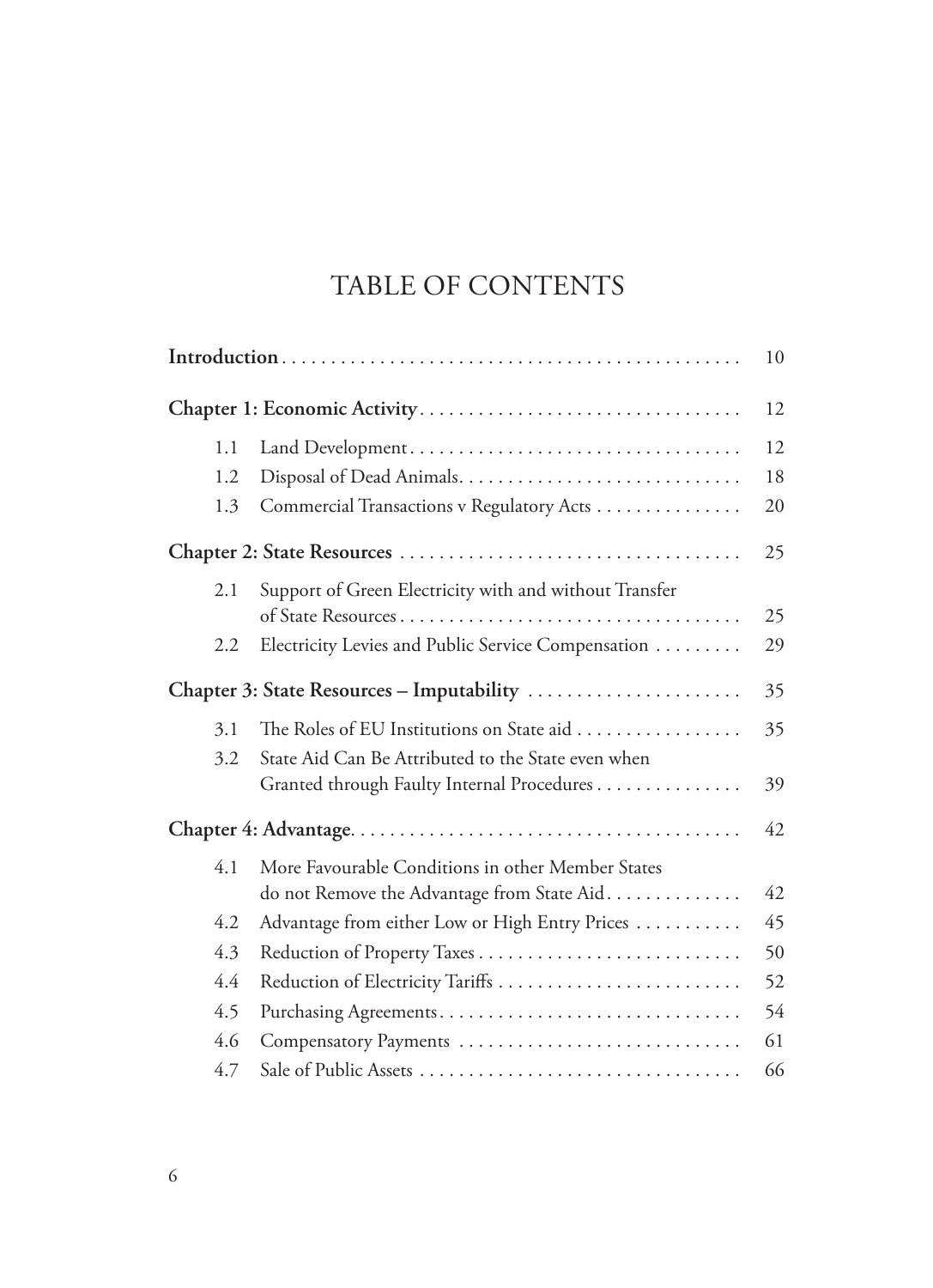|                                                   |                                                                  | 71  |
|---------------------------------------------------|------------------------------------------------------------------|-----|
| 5.1                                               |                                                                  | 71  |
| 5.2                                               |                                                                  | 74  |
| Chapter 6: Advantage – Private Investor Principle |                                                                  |     |
| 6.1                                               | The Importance of a Correct Framing of the Private Creditor      |     |
|                                                   |                                                                  | 76  |
| 6.2                                               | Capital Injection that Turns out to be Incompatible State Aid. . | 81  |
| 6.3                                               | Benchmarks of Profitability of Private Investors                 | 86  |
| 6.4                                               | The Profitability of an Investment Must be Determined            |     |
|                                                   |                                                                  | 91  |
| 6.5                                               | Simultaneity of Public and Private Investments is a Necessary    |     |
|                                                   | but not Sufficient Condition for Public Investments              |     |
|                                                   | to be Free of State Aid                                          | 95  |
| 6.6                                               | The Market Economy Investor Test Applied to a Financially        |     |
|                                                   |                                                                  | 99  |
| 6.7                                               | Application of the Market Economy Investor Principle             |     |
|                                                   | to a Company Processing Agricultural Products                    | 104 |
|                                                   |                                                                  |     |
| 7.1                                               | Narrower Application than the Formal Scope                       |     |
|                                                   | of the Objective of a Public Measure                             | 109 |
| 7.2                                               |                                                                  | 114 |
| 7.3                                               | Tax Measures with Specific Objectives Can still Be General       | 120 |
| 7.4                                               | Avoidance of Double Taxation                                     | 125 |
|                                                   |                                                                  |     |
| 8.1                                               | Uniform Application within the Area of Jurisdiction.             | 129 |
| 8.2                                               | Measures by Sub-National Authorities                             | 132 |
| Chapter 9: Services of General Economic Interest  |                                                                  |     |
| 9.1                                               | The Perils of Ex Post Compensation                               | 134 |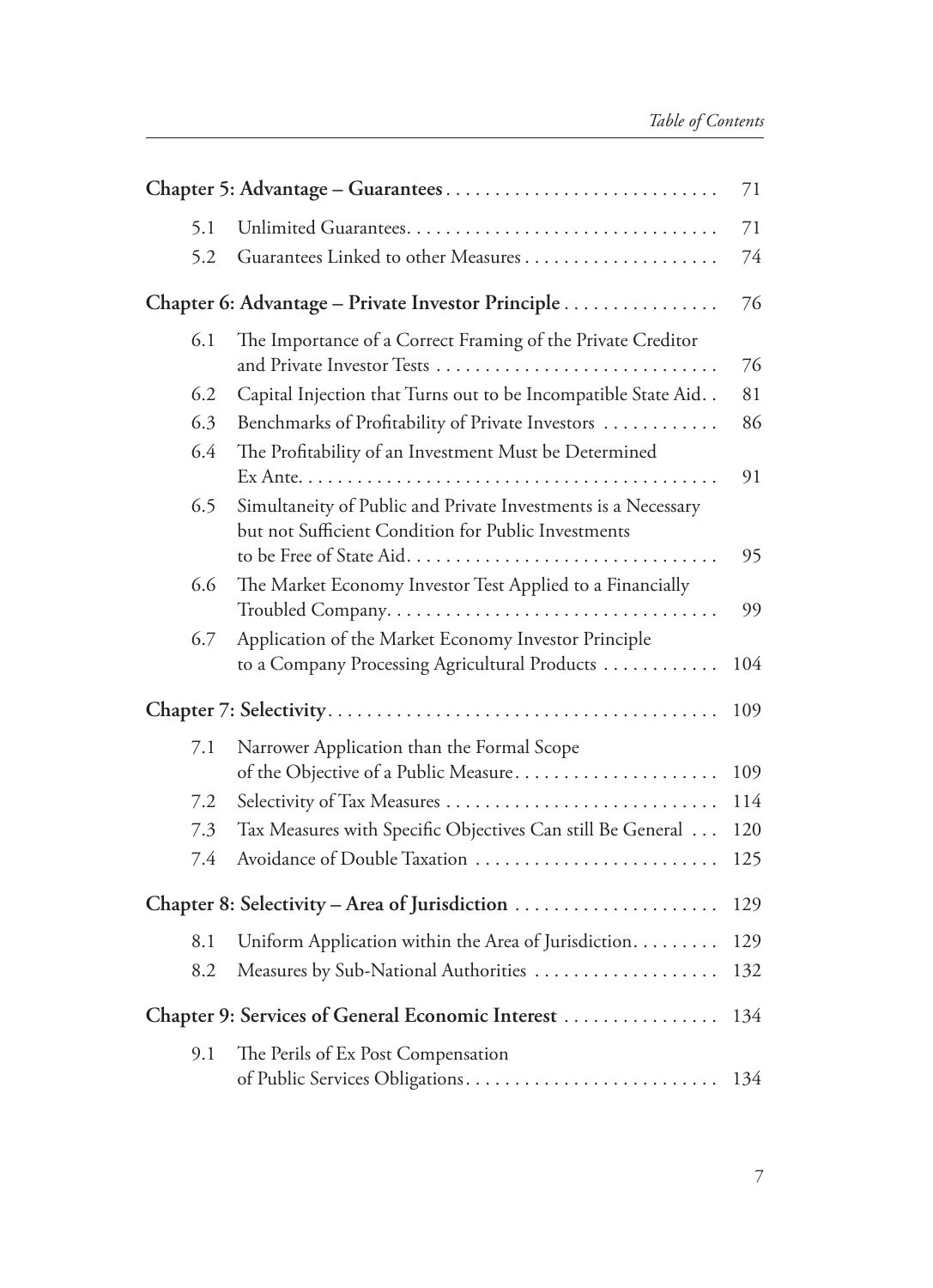| 9.2                                              | The Importance of Precise Definition of                            |     |
|--------------------------------------------------|--------------------------------------------------------------------|-----|
|                                                  | Public Service Obligations                                         | 141 |
| 9.3                                              | Price Discounts and Compensation for                               |     |
|                                                  | Public Service Obligations                                         | 147 |
| 9.4                                              | Levying Taxes to Fund Public Broadcasters                          | 156 |
| 9.5                                              | Compliance with the Altmark Criteria is Very Difficult.            | 162 |
| 9.6                                              | False Definition of SGEI: The Case of Horse Racing.                | 167 |
|                                                  | Chapter 10: Infrastructure Projects                                | 172 |
|                                                  | 10.1 Public Funding of Projects that Encounter Financial Problems. | 172 |
|                                                  | 10.2 Competitive Selection of Operators of Sports Infrastructure   | 175 |
|                                                  | 10.3 A JESSICA-Funded Public-Private Partnership.                  | 183 |
|                                                  |                                                                    | 187 |
|                                                  | 10.5 Polish LNG Terminal                                           | 190 |
|                                                  | 10.6 Management of Port Infrastructure through a Very Long         |     |
|                                                  |                                                                    | 192 |
|                                                  | 10.7 The First Application of the New GBER to Sport                |     |
|                                                  |                                                                    | 196 |
| Chapter 11: Projects of Common European Interest |                                                                    |     |
|                                                  | 11.1 Øresund Fixed Link                                            | 205 |
|                                                  |                                                                    | 213 |
|                                                  | 12.1 Restructuring Aid and Behavioural Remedies                    | 213 |
|                                                  | 12.2 Restructuring Aid and Sale of Beneficiary to Highest Bidder   | 215 |
|                                                  | Chapter 13: Recovery of Incompatible State Aid                     | 219 |
|                                                  |                                                                    |     |
|                                                  | 13.1 The Role of National Courts in Recovery of Incompatible       | 219 |
|                                                  | 13.2 The Cost of Not Recovering Incompatible Aid                   | 223 |
|                                                  | 13.3 Penalty for Failure to Recover Incompatible Aid               | 226 |
|                                                  | 13.4 Domestic Legal Problems Do Not Necessarily Make               |     |
|                                                  | the Recovery of Incompatible Aid Absolutely Impossible             | 228 |
|                                                  |                                                                    | 231 |
|                                                  |                                                                    |     |